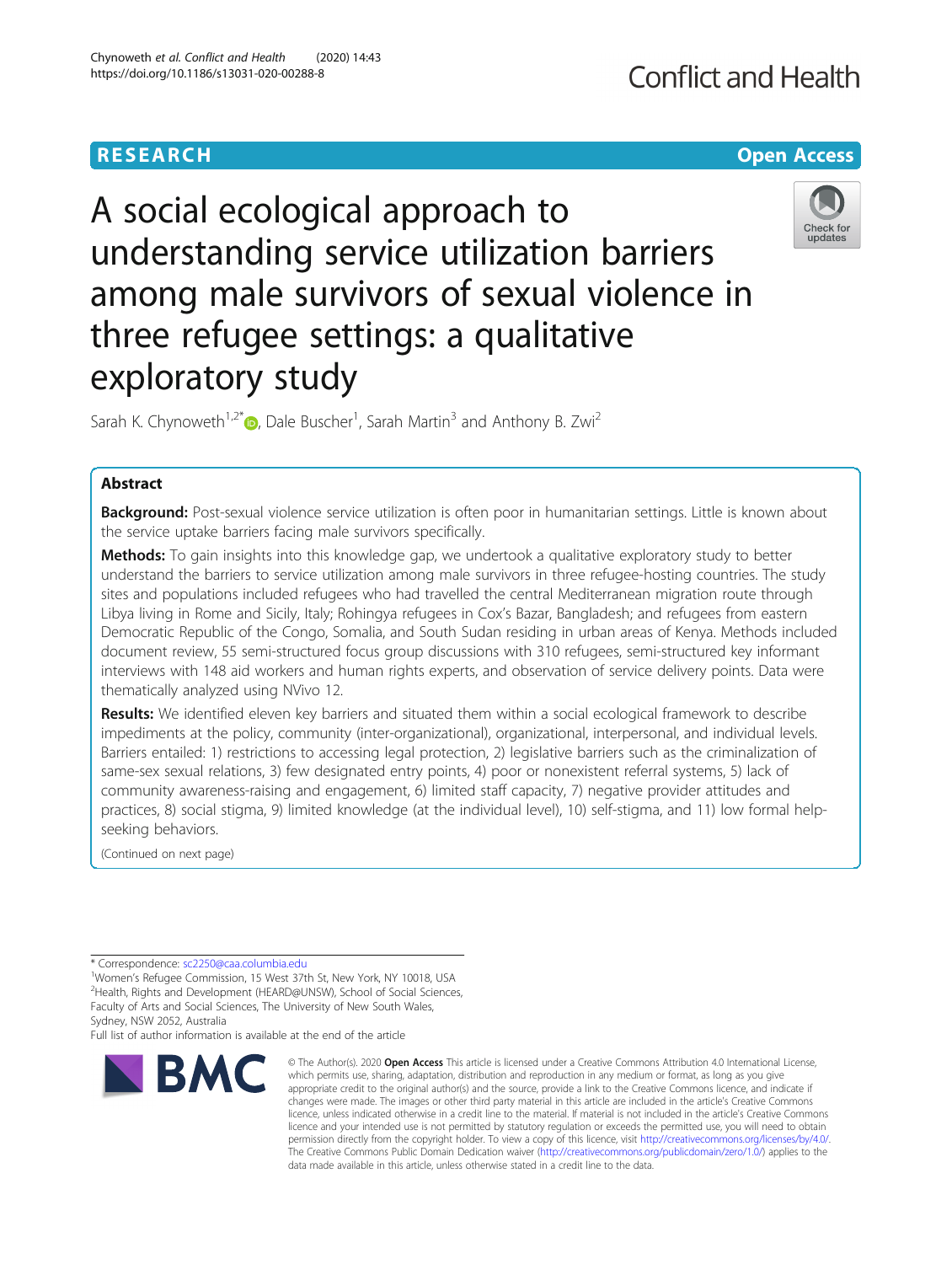# Chynoweth et al. Conflict and Health (2020) 14:43 Page 2 of 13

### (Continued from previous page)

**Conclusion:** The social ecological framework allowed us to better understand the multifaceted ways that the barriers facing male survivors operate and reinforce one another, and may be useful to inform efforts promoting service uptake. Additional research is warranted in other refugee settings.

Keywords: Sexual violence, Humanitarian aid, Male survivors, Refugees, Service utilization, Social ecological framework, Italy, Bangladesh, Kenya

# Background

Sexual violence is a significant public health concern. Survivors may be exposed to sexually transmitted infections including HIV, unwanted pregnancy, tetanus, genital and rectal trauma, among other physical impacts [\[1](#page-11-0)]. Mental health consequences can include anxiety, depression, post-traumatic stress disorder, and suicidal ideation [[1\]](#page-11-0). Yet service utilization among survivors remains low in many settings, particularly among child survivors [\[2](#page-11-0)–[4](#page-11-0)].

Since the early 2000s, gender-based violence and reproductive health actors have made substantial advances in expanding the availability of good quality services for survivors of sexual violence in humanitarian settings. For example, a 2004 global sexual and reproductive health evaluation found a dearth of clinical management of rape in humanitarian settings, whereas such services were more widely available 10 years later [[5\]](#page-11-0). Despite progress, provision of good quality post-sexual violence services remain variable in humanitarian settings [\[6](#page-11-0)], due to multiple factors including insufficient funding [\[7](#page-11-0)], supply and medicine stock-outs [\[8](#page-11-0)], and gender bias within humanitarian agencies [[9\]](#page-11-0). Yet even when postsexual violence services are available in such settings, service utilization is frequently poor [[3,](#page-11-0) [8](#page-11-0)]. Research has demonstrated that female survivors face a number of barriers to services including stigma from their community and rejection by their families, which can be aggravated by a lack of provider confidentiality  $[8, 10]$  $[8, 10]$  $[8, 10]$  $[8, 10]$ . Less is known about the impediments to service uptake among male survivors in these settings.

From 2018 to 2019, the Women's Refugee Commission's Sexual Violence Project undertook a qualitative exploratory study to better understand the availability and accessibility of post-sexual violence services for male survivors as well as the characteristics and impacts of sexual violence against men and boys. In this paper, we present findings related to the barriers to service uptake among male survivors in Cox's Bazar, Bangladesh; Rome and Sicily, Italy; and Nairobi and Mombasa, Kenya. We layered these findings within a social ecological framework, which is a theoretical model that helps to identify complex environmental and personal factors that influence individual behavior [[11](#page-11-0)]. The framework includes five levels of influence affecting individual behavior and decision-making: policy, organizational, community (inter-organizational), interpersonal, and individual. By situating the individual within broader social, political, and cultural systems, social ecological models have been historically used to identify factors influencing health outcomes, promote health and social service utilization, and guide public health practice [[12\]](#page-11-0). For this research, the framework was used to organize and synthesize findings, and did not guide the design of the study. Situating the findings within a social ecological framework allowed us to better understand the multifaceted ways that the barriers operate and reinforce one another, and may be useful to inform efforts promoting service uptake.

# **Methods**

The study explored the characteristics and impacts of sexual violence against refugee men and boys and assessed the availability and accessibility of selected services for male survivors in three refugee settings. Here, we discuss service availability and accessibility; we describe findings related to characteristics and impacts in a separate paper (Chynoweth SK, Buscher D, Martin S, Zwi AB: Characteristics and impacts of sexual violence against men and boys in conflict and displacement: a multi-country exploratory study, submitted). This study was exploratory and qualitative in its approach given the limited research on these issues. Ethics approval was received from the University of New South Wales and the Kenya Medical Research Institute. A global advisory committee comprising 12 experts across a variety of disciplines was also established to provide ethical and technical guidance. In Italy, the University of Palermo's Department of Psychological, Pedagogical, and Education Services reviewed and provided written approval of the research protocol as official ethics review was not available for non-medical research. In lieu of local ethics approval in Bangladesh, which was cost and time prohibitive, members of our global advisory committee recommended that we establish a national reference group of experienced local practitioners and academics to review the research protocol and tools and provide ethical oversight. National reference groups were also developed for Italy and Kenya to enhance ethical oversight and provide insights into the local context, given the sensitivity and complexity of the issue. The donors for this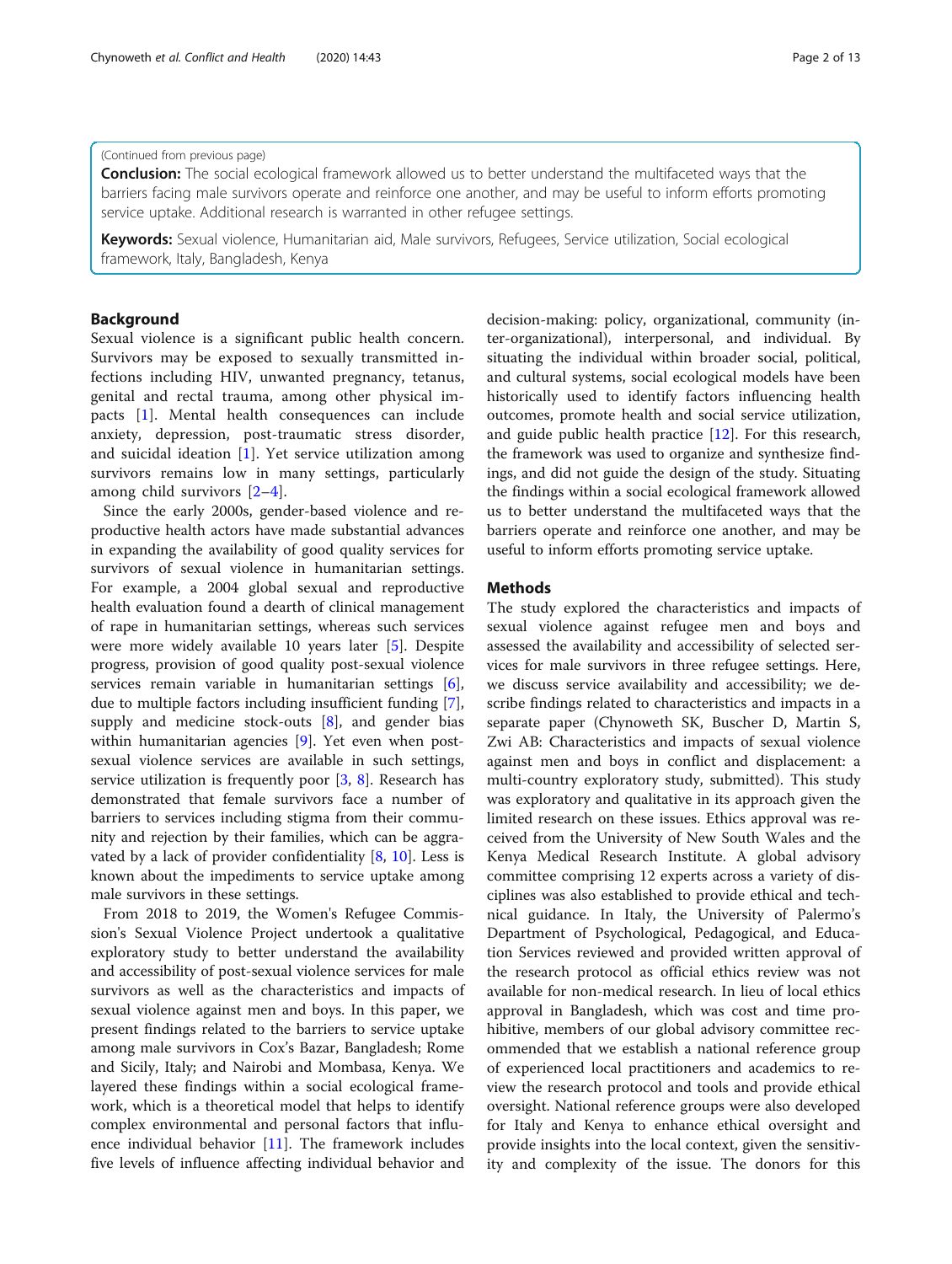research had no influence on the study design, data collection and analysis, or drafting of this manuscript.

Study sites were three settings with diverse refugee<sup>1</sup> populations: Cox's Bazar, Bangladesh; Rome and Sicily, Italy; and Nairobi and Mombasa, Kenya. Study populations comprised Rohingya refugees from Myanmar living in Bangladesh, refugees and migrants who had travelled the central Mediterranean route living in Italy, and refugees from eastern Democratic Republic of the Congo (DRC), Somalia, and South Sudan residing in urban settings in Kenya. Study site selection criteria included: 1) evidence of widespread conflict-related sexual violence against women and girls in the countries of origin or transit; 2) limited evidence of sexual violence against men and boys in countries of origin, transit, and/or host countries; 3) support by a humanitarian agency to help facilitate in-country data collection. This is not a comparative study; however, geographically varied sites reflecting diverse forms of forced displacement (camp, urban, and peri-urban) were chosen to increase insights into barriers to service availability. The study focuses on persons who were assigned male at birth or who identified as a man or a boy.<sup>2</sup>

We employed four methods to collect data: document review, semi-structured key informant interviews with 148 frontline aid workers  $(n = 137)$  and human rights experts  $(n = 11;$  Table 1), 55 semi-structured focus group discussions with 310 refugees (Table [2](#page-3-0)), and observation of service delivery points. Document review encompassed published research and gray literature, including external and internal UN and international and local non-governmental organization (NGO) documents, focused on sexual violence, gender-based violence, conflict-related human rights violations, and humanitarian service provision for survivors of sexual and gender-based violence in the study sites. Aid workers interviewed included health and mental health providers, gender-based violence specialists, social workers and case managers, and protection and legal aid specialists working with international and national NGOs and UN and government agencies (Table 1). Human rights experts interviewed held expertise in conflict-related sexual violence in the study sites and worked with international and local NGOs and UN agencies.

|                                        | Bangladesh | Italy | Kenya | Total |
|----------------------------------------|------------|-------|-------|-------|
| Aid workers working with $(n = 137)$ : |            |       |       |       |

**Table 1** Key informants per study setting  $(n = 148)$ 

| Total                                  | 45               | 63 | 40 | 148 |
|----------------------------------------|------------------|----|----|-----|
| Human rights experts                   | 5                | 4  |    | 11  |
| Government agencies                    | $\left( \right)$ |    | 0  | 2   |
| UN agencies                            | 13               | 10 | 4  | 27  |
| International NGOs                     | 13               | 15 | 12 | 40  |
| Local NGOs                             | 14               | 32 | 22 | 68  |
| Aid workers working with $(n = 137)$ : |                  |    |    |     |

Key informants were identified through purposive and chain referral sampling based on their professional role, expertise, and the mandate of their employing agency. Local and international humanitarian agencies engaged community mobilizers to recruit refugees for focus group discussions based on gender identity, gender assignment, sexual orientation, age, and nationality in order to speak with a mix of refugees with diverse life experiences. Community mobilizers emphasized that participation was voluntary and refusal to participate would not result in any repercussions. Monetary or material incentives were not provided to the participants, apart from reimbursement for travel costs (where applicable) and basic refreshments. Informed verbal consent was requested and received from all adult participants; parental or guardian consent was obtained for focus groups with refugees aged 15 to 17, in addition to informed assent.

The data collection tools were originally developed by the principal investigator for a similar study commissioned by the United Nations High Commissioner for Refugees (UNHCR) in 2016  $[13]$  $[13]$  $[13]$ . The tools were refined for this study, specifically the rephrasing and combining of some questions. The key informant interview tool addressed service provision for male survivors, knowledge, attitudes, and behaviors of humanitarian responders with regard to sexual violence against men and boys, and barriers and enablers to accessing services. The focus group discussion tool addressed incidents of sexual violence against men and boys, community knowledge, attitudes, and behaviors related to sexual violence against men and boys, and barriers and enablers to accessing services. In accordance with World Health Organization (WHO) recommendations on researching sexual violence in conflict, we probed only second- and third-hand accounts of sexual violence [[14](#page-11-0)]. However, some refugee research participants spontaneously disclosed their own victimization. To identify indications of distress during an interview or focus group and respond accordingly (including to spontaneous disclosures of victimization), we modified an existing interview distress protocol [\[15\]](#page-12-0). Research participants were oriented to and given translated information and consent forms;

<sup>&</sup>lt;sup>1</sup>Few research participants had received formal refugee status; however, in this paper, we use the term "refugee" for ease of reading and because many meet the definition of a refugee as defined in the 1951 UN Refugee Convention and 1967 Protocol.

<sup>&</sup>lt;sup>2</sup>We use the term "men and boys" for ease of reading and acknowledge that it does not capture many persons of diverse sexual orientation and gender identity and/or expression who are included in the scope of the study.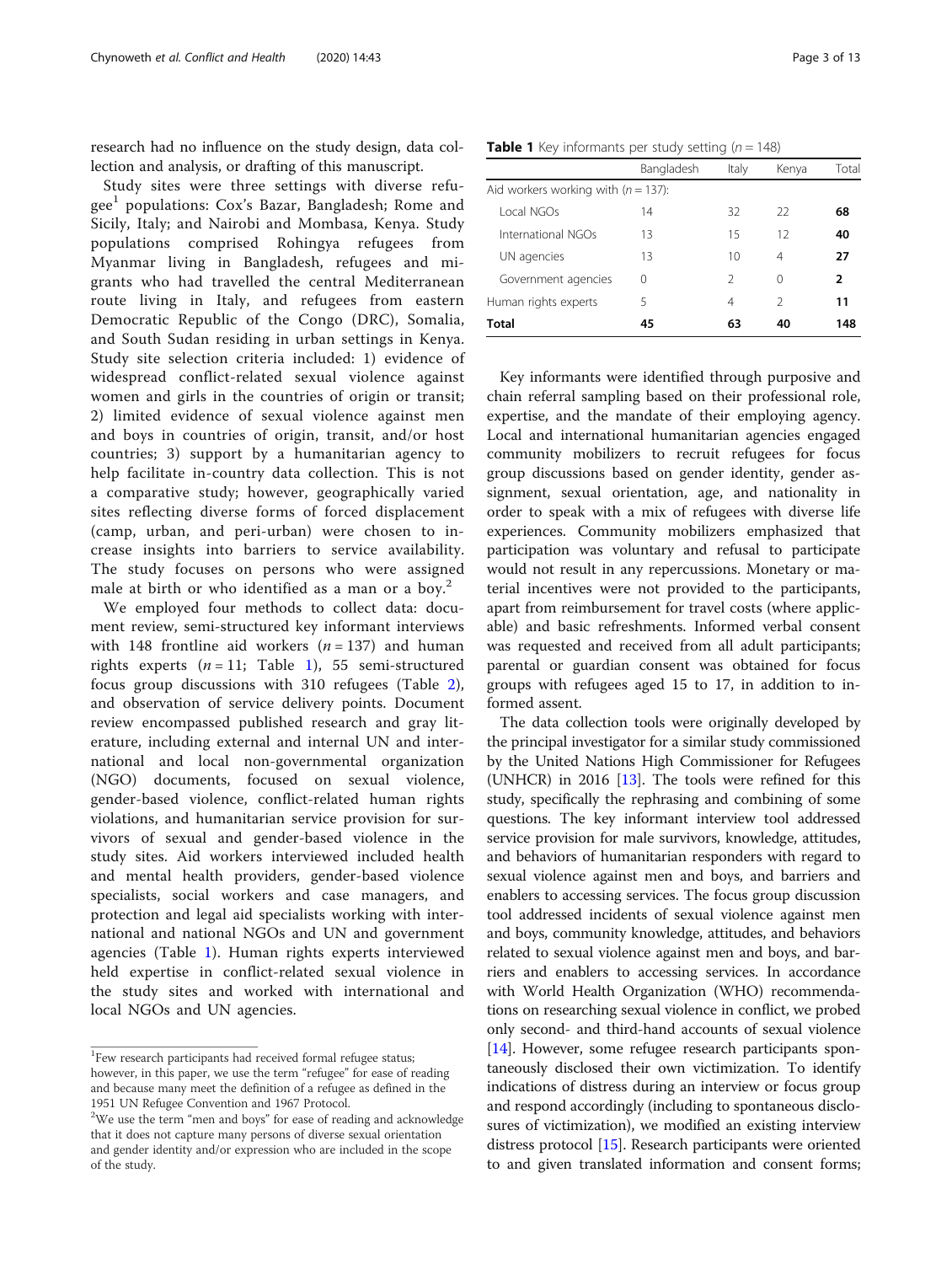#### <span id="page-3-0"></span>Table 2 Refugee focus groups per study setting

|                                        | Bangladesh <sup>a</sup> | Italy $b$ | Kenya | Tota |
|----------------------------------------|-------------------------|-----------|-------|------|
| Boys (15-17)                           |                         |           | 4     | 10   |
| Girls (15-17)                          |                         |           |       |      |
| Young men (18-24)                      |                         | 4         |       | 12   |
| Men (24-65)                            |                         |           |       | 12   |
| Women (24-65)                          |                         |           |       |      |
| Men with physical disabilities (18-65) |                         |           |       |      |
| Persons with diverse SOGIESC (18-65)   |                         |           |       | 6    |
| <b>Total</b>                           | 21                      | 10        | 24    | 55   |

a Focus groups with Rohingya with diverse sexual orientation, gender identity and expression, or sex characteristics (SOGIESC) were not convened due to the

inability to identify safe spaces in which to hold the discussions at the time of data collection<br><sup>b</sup> Focus groups with women and girls were not convened given the low number of female refugees and migrants entering Italy violence-related trauma within this population. Focus groups with men with disabilities were not convened given the low number of men with disabilities within this refugee and migrant community

local service providers offering medical and psychosocial assistance to refugees were listed on the forms.

In-country data collection was undertaken between July 2018 and May 2019. Given the complexity and sensitivity of the subject, the researchers who conceptualized and designed the study undertook the data collection (authors SKC, DB, SM); each have a minimum of 20 years' experience in undertaking research on sexual violence or other sensitive topics in humanitarian settings. Interviews with key informants each lasted 45 to 60 min and were conducted in English; in Bangladesh and Italy, some interviews were simultaneously translated from Bangla and Italian into English by trained interpreters. Focus group discussions were completed within approximately 1 hour, averaged six participants, and were simultaneously translated from the Rohingya language, Italian, Kiswahili, Lingala, Dinka, and Somali into English by trained interpreters with experience in translation for refugee communities. Field teams were familiar with concerns around the role of interpreters in

translating sensitive community issues and carefully selected interpreters who were oriented to and signed a code of conduct committing to confidentiality, neutrality, and respect. Due to the sensitivity of the topic, verbatim electronic notes, rather than audio or video recording, were taken to promote ease among focus group participants. Names of refugee focus group participants were not requested. Services for male survivors assessed included medical, mental health, legal aid, and livelihoods.

The principle investigator undertook multiple waves of coding, and codes were discussed with fellow data collectors to enhance accuracy. Initial coding was undertaken after each field mission. Analysis of the codes revealed themes that aligned with the social ecological framework (Fig. 1), and a final wave of coding was undertaken to situate the findings within the model, which provides a helpful typology for examining, sorting, and presenting insights. Note that the social ecological framework was used during analysis and did not guide

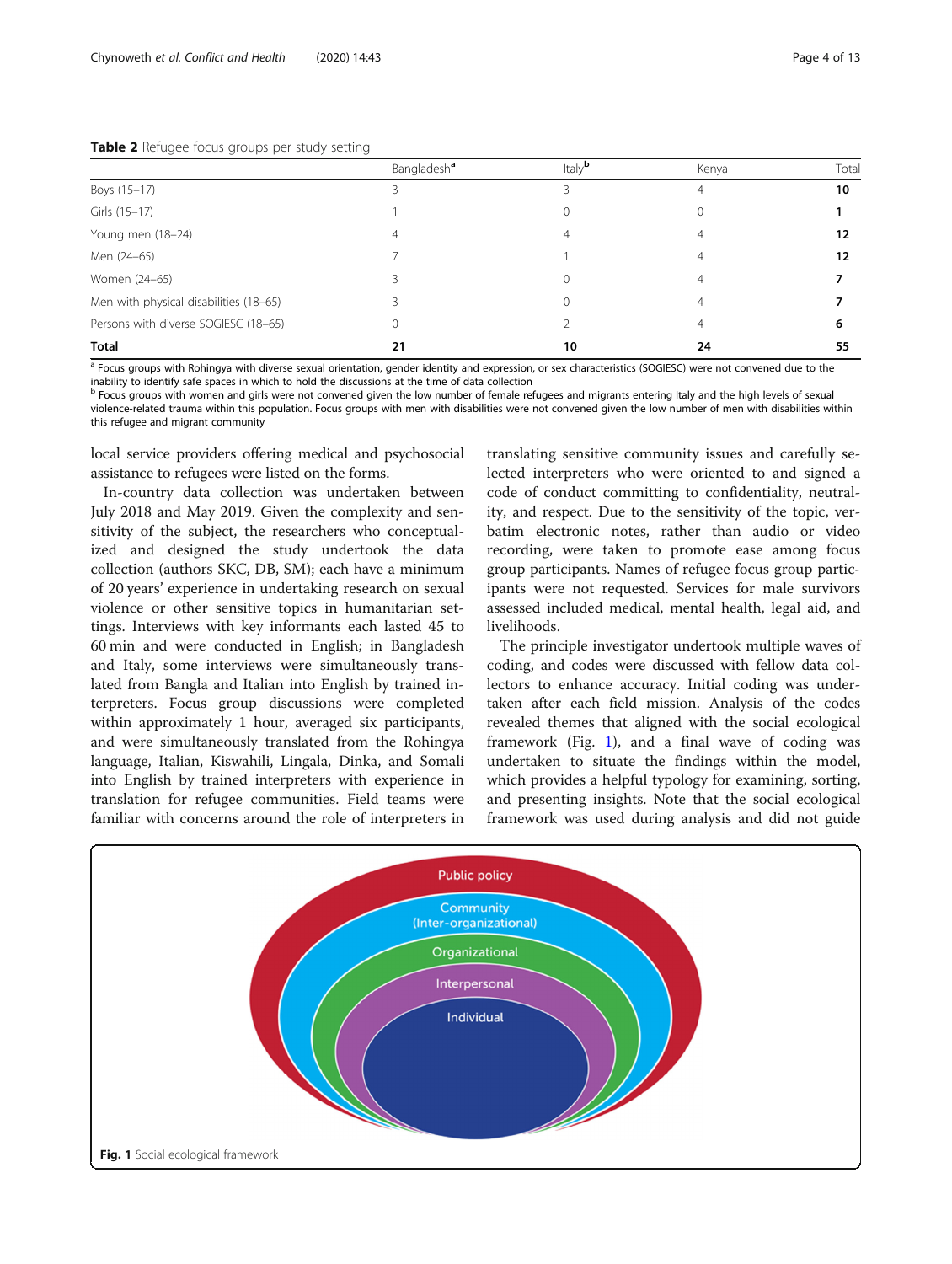data collection; this framework provides useful broad categories for analyzing layers of insights but does not pre-determine the content of such insights. Data were thematically analyzed [[16\]](#page-12-0) using QSR International's NVivo 12, a qualitative data analysis software.

Upon completion of data collection in each study site, preliminary findings were verbally shared and discussed with selected key informants and external experts with expertise in sexual violence in the study sites to verify findings. Follow-up with key informants was undertaken for several months after each data collection mission to clarify inputs, triangulate data, and verify findings. Findings were also triangulated with the results of the document review. Draft written findings were shared with all key informants ( $n = 148$ ), global advisory group members, and national reference group members for review to enhance validity. We subsequently developed and shared translated, simplified summaries of the research findings with operational humanitarian agencies, which distributed these to the refugee communities in the study sites [[17](#page-12-0)]. This formed part of our ethical commitment to provide our findings and plain language analyses back to the communities and organizations that supported and offered insights into our research.

# Results

# Service availability

Availability of specialized services for male refugee survivors of sexual violence was determined through interviews with service provider representatives and triangulated through interviews other key informants and focus groups discussions with refugees. Across all settings, we identified at least one provider offering specialized medical care, legal aid, and mental health and psychosocial support for male refugee survivors (Table [3](#page-5-0)), although demand outweighed supply, coverage was limited, and quality was variable. Targeted livelihood support for male survivors was probed but was not identified or not available at the time of data collection. More services were identified in Nairobi, particularly for persons with diverse SOGIESC. A number of other agencies, including governmental agencies, offered some components of medical, mental health, and legal aid services where male refugee and migrant survivors may theoretically receive care, but these services were not designed to be inclusive of male survivors and staff were not trained to care for male survivors; these services were omitted from the table below.

Despite some service availability across settings, numerous barriers impeded male survivors' service utilization. Barriers were identified at all levels of the social ecological framework (Fig. [1\)](#page-3-0), including policy, community (interorganizational), organizational, interpersonal, and individual levels. We describe these impediments at each level of the framework.

# Public policy

# Restrictions to accessing legal protection

In recent years, the governments of the three countries of study have enacted measures restricting asylumseekers' access to legal protection, which can deter survivors without some form of formal refugee status from coming forward to access services. For example, the Government of Bangladesh has not granted refugee status to Rohingya who arrived post-August 2017 [\[18](#page-12-0)], while the Italian government abolished its "humanitarian protection" residency permit in 2018 and has passed additional restrictions to protection  $[19]$  $[19]$ . In Kenya, various laws enacted since 2014, such as a mandatory encampment policy and the revocation of Somalis prima facie refugee status, have severely restricted urban refugees' access to some form of humanitarian documentation [\[20](#page-12-0)]. During focus groups across settings, refugees without formal refugee status (who comprised the large majority of participants) expressed reluctance to making any type of complaint for fear of compromising their ability to access protection or other services/benefits. Others expressed fears of arrest or deportation. An adolescent boy from South Sudan described the difficulty in accessing services without legal protections:

"It is impossible to walk outside today, the UN doesn't give me a document for Nairobi, I only have for Kakuma. If they see that, [the police] will arrest me… Those who do not have the document cannot even go to the police. Without a document, no one can help you."

# Legislative barriers

Restrictive policy frameworks regarding persons with diverse (i.e., non-heteronormative) SOGIESC and narrow definitions of sexual violence further undermined service uptake among male survivors. In Bangladesh and Kenya, same sex sexual relations are criminalized under so-called "unnatural offenses," with "carnal intercourse" punishable by life imprisonment in Bangladesh [\[21](#page-12-0), [22\]](#page-12-0). Such legislation deters male rape survivors from seeking services as the physical act itself is criminalized; survivors with diverse SOGIESC are doubly dissuaded. In Kenya, a gender-based violence program officer shared:

"The penal code that outlaws same sex relations- the police and government institutions are using that penal code to really fight the LGBT community… If [a man] reports sexual violence in a government health facility, they probably will not help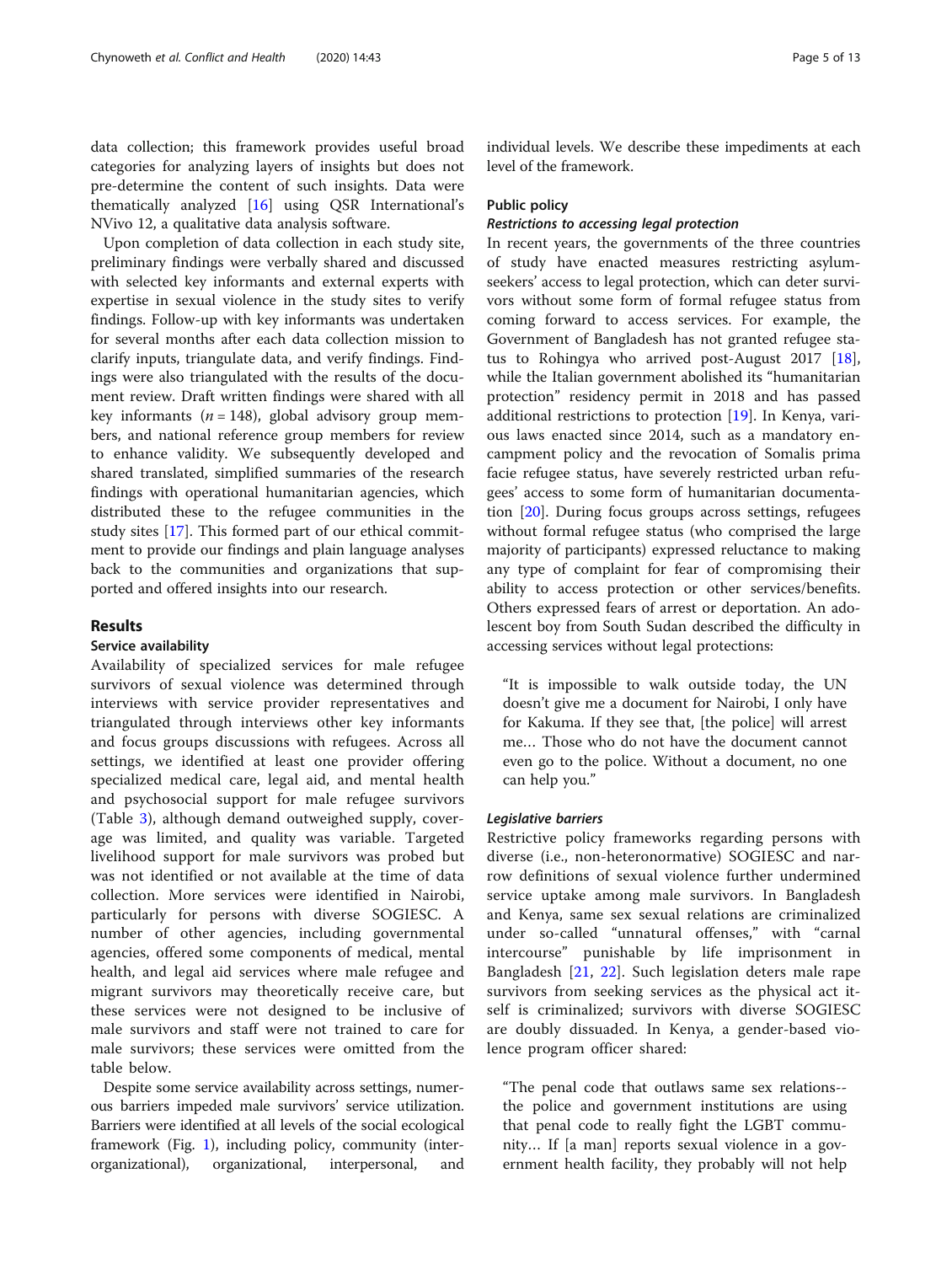<span id="page-5-0"></span>

|                                                                                                       | Bangladesh                                                                                                                                                                               | <b>Italy</b>                                                                                                                    |                                                                                                       | Kenya                                                                                                                                                                                                                                                                                                                                          |                                                                                  |
|-------------------------------------------------------------------------------------------------------|------------------------------------------------------------------------------------------------------------------------------------------------------------------------------------------|---------------------------------------------------------------------------------------------------------------------------------|-------------------------------------------------------------------------------------------------------|------------------------------------------------------------------------------------------------------------------------------------------------------------------------------------------------------------------------------------------------------------------------------------------------------------------------------------------------|----------------------------------------------------------------------------------|
|                                                                                                       | Cox's Bazar                                                                                                                                                                              | Rome                                                                                                                            | Sicily                                                                                                | Nairobi                                                                                                                                                                                                                                                                                                                                        | Mombasa                                                                          |
| Health care: clinical care for<br>sexual violence survivors                                           | Frontières (MSF)<br>-Médecins Sans                                                                                                                                                       | -Salute Migranti Forzati (SaMiFo) - MEDU<br>Medici per i Diritti Umani<br>Medici Contro la Tortura<br>(MCT)/MSF<br>(MEDU)       |                                                                                                       | Kenya (NCCK) at Jumuia Huruma<br>Hospital<br>National Council of Churches<br>-Kenyatta National Hospital<br>-LVCT Health<br>Nairobi Women's Hospital<br>-RefugePoint<br>-MSF                                                                                                                                                                   | Hospital (Mombasa branch)<br>-Nairobi Women's                                    |
| Psychological care: mental<br>health and psychosocial<br>support                                      | -Technical Assistance Inc.<br>Action Against Hunger <sup>ª</sup><br>-International<br>Organization for<br>Migration <sup>a</sup><br>-MSF <sup>a</sup><br>-BRAC <sup>a</sup><br>$(TAI)^a$ | - MCT/MSF <sup>b</sup><br>-SaMiFob<br>-MEDU <sup>b</sup>                                                                        | Center for Transcultural Psychiatry <sup>b</sup><br>-Centro Penc Association <sup>b</sup><br>$-MEDUb$ | -Health Options for Young Men on<br>HIV/AIDS & STIs (HOYMAS) <sup>a</sup><br>-Refugee Consortium of Kenya <sup>a</sup><br>-Center for Victims of Tortureb<br>Kenyatta National Hospital <sup>b</sup><br>Nairobi Women's Hospital <sup>b</sup><br>-Kituo Cha Sheria <sup>a</sup><br>-LVCT Health <sup>a</sup><br>-HIAS <sup>a</sup><br>$-MSF^b$ | Nairobi Women's Hospital<br>(Mombasa branch) <sup>b</sup><br>-Trace <sup>a</sup> |
| Legal aid: to access justice in<br>the refugee host country                                           | -Bangladesh National<br>Women Lawyers<br>Association<br>-TAI                                                                                                                             | -Differenze Donna                                                                                                               | None identified.                                                                                      | Refugee Consortium of Kenya<br>-Kituo Cha Sheria<br>HOYMAS<br>-UNHCR<br>-HIAS                                                                                                                                                                                                                                                                  | Kituo Cha Sheria                                                                 |
| support economic wellbeing<br>Livelihood programs: to                                                 | None identified.                                                                                                                                                                         | None identified.                                                                                                                | None identified.                                                                                      | None available at the time of data<br>collection.                                                                                                                                                                                                                                                                                              | None identified                                                                  |
| <sup>b</sup> These organization provided comprehensive mental health care, including psychiatric care |                                                                                                                                                                                          | <sup>a</sup> These organizations provided psychosocial support, such as psychological first aid, counseling, and support groups |                                                                                                       |                                                                                                                                                                                                                                                                                                                                                |                                                                                  |

Table 3 Specialized post-sexual violence services for male survivors per study setting Table 3 Specialized post-sexual violence services for male survivors per study setting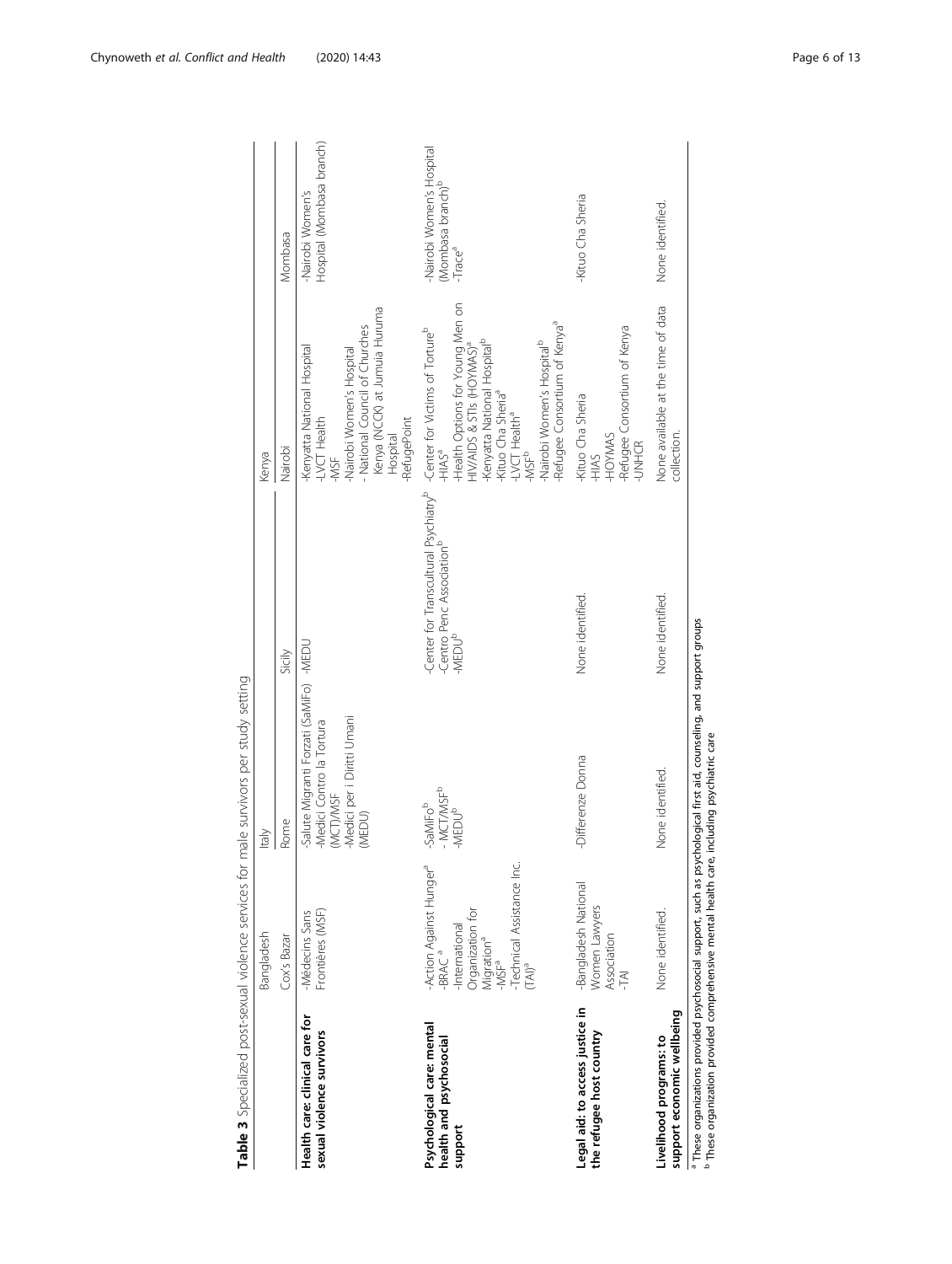[him]. ... In fact, you may be in much more trouble if you report—they will say you will be part of the LGBTI group."

In addition, though Italy and Kenya maintain more inclusive definitions of sexual violence under the law, the Bangladeshi penal code defines rape in terms of male perpetrators and female victims [\[23](#page-12-0)].

# Community (inter-organizational) Few designated entry points

Across settings, research participants reported that there were few designated entry points for male survivors to access services. Key informants said that male survivors were reluctant to access care through women-oriented service points, such as post-sexual violence care linked with maternity-related services or women's centers focused on responding to genderbased violence. At the same time, the absence of entry points forced some male survivors to seek care at women-only spaces, which service providers noted could compromise these spaces for women and girls. In Bangladesh, key informants said that entry points for male survivors were not considered in the response to the 2017 influx, with one gender-based violence specialist noting that the neglect was crosssectoral: "It is such a failure of the [Humanitarian Response Plan] to not have considered entry points for male survivors in this crisis. Across all sectors... It's a real failure of this response."

# Poor or nonexistent referral systems

Even when male survivors sought care, functioning referral systems for male survivors were not in place in the study sites except among select service providers in Nairobi. In Bangladesh, although humanitarian agencies had developed a gender-based violence referral pathway, service points for male survivors and survivors with diverse SOGIESC were not integrated. A gender-based violence specialist linked the lack of referral points with humanitarian responders' oversight of male sexual victimization: "Men and boys were not integrated into the referral system because the violence against them was not recognized—by anyone." In Mombasa, Kenya, few services were in place for male refugee survivors and referral was ad hoc. In Italy, national standard operating procedures on responding to sexual violence had not been operationalized, including the establishment of standardized referral systems. Referral processes were informal, as reflected in the comments of a key informant in Rome: "In the [refugee and migrant] reception system, they are at the mercy of the people in the center. The social workers—how committed are they? What services do they know? Who will they refer to? What connections? How burned out are they?"

# Organizational

# Lack of community awareness-raising and engagement

Although some services for male survivors were available in the study sites, many providers did not advertise as such. Apart from Nairobi, where a few NGOs were conducting awareness-raising of the available services for female and male refugee survivors, consistent community engagement efforts on post-sexual violence information and services for male survivors were not identified in the study sites. As a result, awareness of the available services was poor: few focus group participants could name one available service for male survivors, even in settings where multiple services and some awareness-raising efforts were in place. A gay Congolese refugee in Nairobi shared, "We are ignorant about the services that are available. We don't even know where to go if you have an infection." In Mombasa, refugees repeatedly said that they had "no idea" whether there were any services for male survivors. An adolescent refugee boy in Sicily was unaware of the availability of some local services for boy survivors:

"In Libya, they want to even rape us and have sex with us [the boys]. … They burn you on your private parts. … Why is it only the women that [service providers] talk about with teenage pregnancy, violence against women, and offering programs for them? We don't understand why no one cares about boys?"

Note that services and programs for women and girls, who bear the brunt of sexual violence according to research participants in all study sites, were also limited across settings.

# Limited staff capacity

Across settings, key informants reported that service provider capacity to respond to sexual violence survivors--male and female--was generally low, apart from a few exceptional service points. Few providers had received specialized training on caring for male or female survivors, particularly those with diverse SOGIESC, and awareness of male sexual victimization among refugees was generally poor. In Cox's Bazar, for example, some service providers did not believe that Rohingya men and boys had been subjected to sexual violence. Across settings, service providers failed to recognize and document common forms of sexual violence against men and boys, such as genital violence and forced witnessing. A mental health provider in Bangladesh commented: "We don't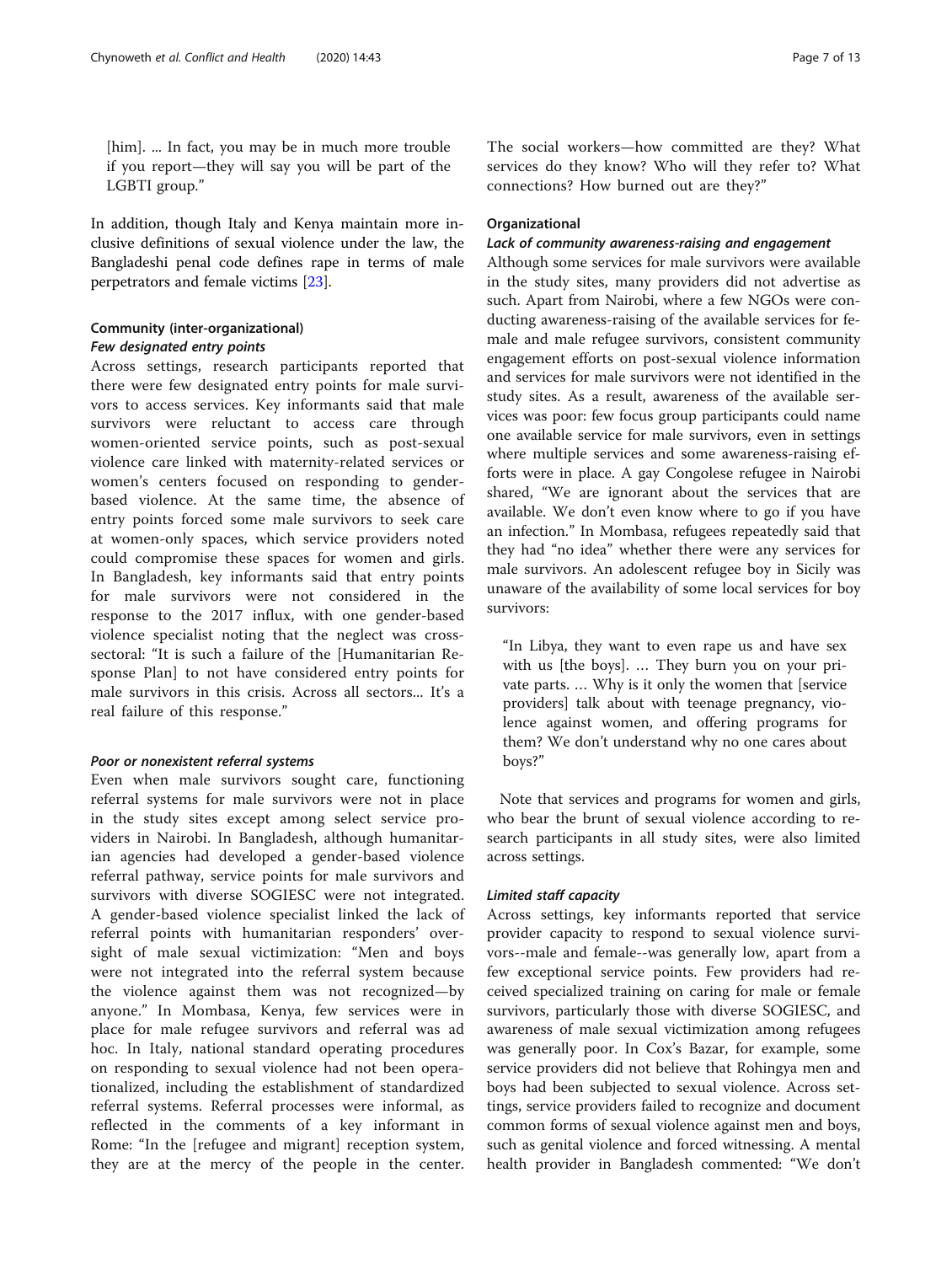think that genital violence is sexual violence. But it is sexual violence. We don't know this yet." A genderbased violence specialist in Bangladesh shared, "We did train…several people on clinical management of rape, but only midwives—the one person a man will never want to see in his life." A key informant in Sicily described challenges during a training with shelter providers for refugees and migrants:

"It became obvious that the shelter providers have a very limited awareness of the sexual violence against men and boys. We see this and we are trying to adapt prevention materials and awareness-raising techniques in order to open the discussions and explore more and more possibilities to design referral mechanisms for men in the public sector. Even when minimum standards and procedures are in line, the front line workers overlook [male survivors]."

Across settings, key informants reported that health provider capacity to effectively provide clinical management of sexual assault for male and female survivors needed significant strengthening.

# Negative provider attitudes and practices

Refugees frequently cited negative attitudes by service providers and staff as a key deterrent to service use, including discrimination, disbelief, lack of empathy, and humiliating comments. Research participants reported that some providers may laugh at a male survivor, saying some variation of: "You are a man, you need to defend yourself. How can a man be raped?" During key informant interviews, some service providers expressed problematic misconceptions, for example, that perpetrators of male-on-male sexual violence are gay or that heterosexual male survivors become gay through penile-anal rape. Focus group participants said that racism and xenophobia were particularly harmful and deterred refugees from accessing any kind of services, including postsexual violence care. Gay and transgender refugees reported that homophobic or transphobic provider attitudes significantly hindered service-seeking behavior, and refugees with disabilities shared that staff may "look down" on them due to their disability, impeding uptake. Some research participants reported that providers may refuse refugee survivors services, due to homophobia or transphobia, racism, or xenophobia. A gay Congolese man living in Nairobi shared: "I went to an NGO when I was raped... I didn't tell them everything because of fear. They don't want to know that I'm gay. Once they find this out in the hospital, it's a big problem. They refuse to treat you." Refugees across settings were particularly concerned about confidentiality processes, which they cited as the most critical aspect to service uptake. These concerns may be legitimate, as reflected in the comments of a key informant working with gay and transgender refugees in Nairobi, "Even sensitized health care providers, they gossip about them, 'He has a boyfriend, he should have a girlfriend. Look at this discharge in the rectal area.' They are gossiped [about] and laughed at by health care providers."

# Interpersonal

# Social stigma

Research participants underscored that fears of social stigma and social sanctions by family and community members were significant barriers for male survivors seeking services. Refugees across settings reported that survivors' primary concern was that their victimization would become known to community and family members, both locally and in their country of origin. They consistently said that male survivors would be shunned, humiliated, and ostracized. Adolescent boy survivors might be blamed for the assault and rejected by their families. The stigma and ostracism can extend not only to the survivor but his family as well. A Somali woman shared: "On behalf of the son [who was victimized], the community will abuse the family. They cannot even live in the community anymore, all the family will be impacted. Because it happened to their son, they will have to leave. Even if he is working with [the community], they will shun him." Across settings, a number of refugees used the same language, saying that the male survivor is "no longer [seen as] a man." Gay and transgender refugees were concerned about the exposure of their sexual orientation or gender identity, which could compromise the security and well-being of themselves and their families. An Eritrean man in Italy noted the difficulties of disclosure: "If a man sees that a woman is looking at him [and knows that he was sexually victimized], he'd kill himself. It is terrible for our culture. You would never get to the step of telling about it." Refugees said that heterosexual male survivors feared being perceived as gay, which can also result in stigma, shame, and social rejection. Male survivors whose victimization could not be attributed to armed groups--such as sexual abuse by a family or community member--reportedly faced additional challenges to disclosure. A Rohingya key informant in Bangladesh commented on sexual abuse of boys within the refugee community: "The biggest barrier is with the family members and the community… There are no ears to hear this. [Boy survivors] are very afraid to share." A few refugees said that the taboo nature of the topic was protective in nature, as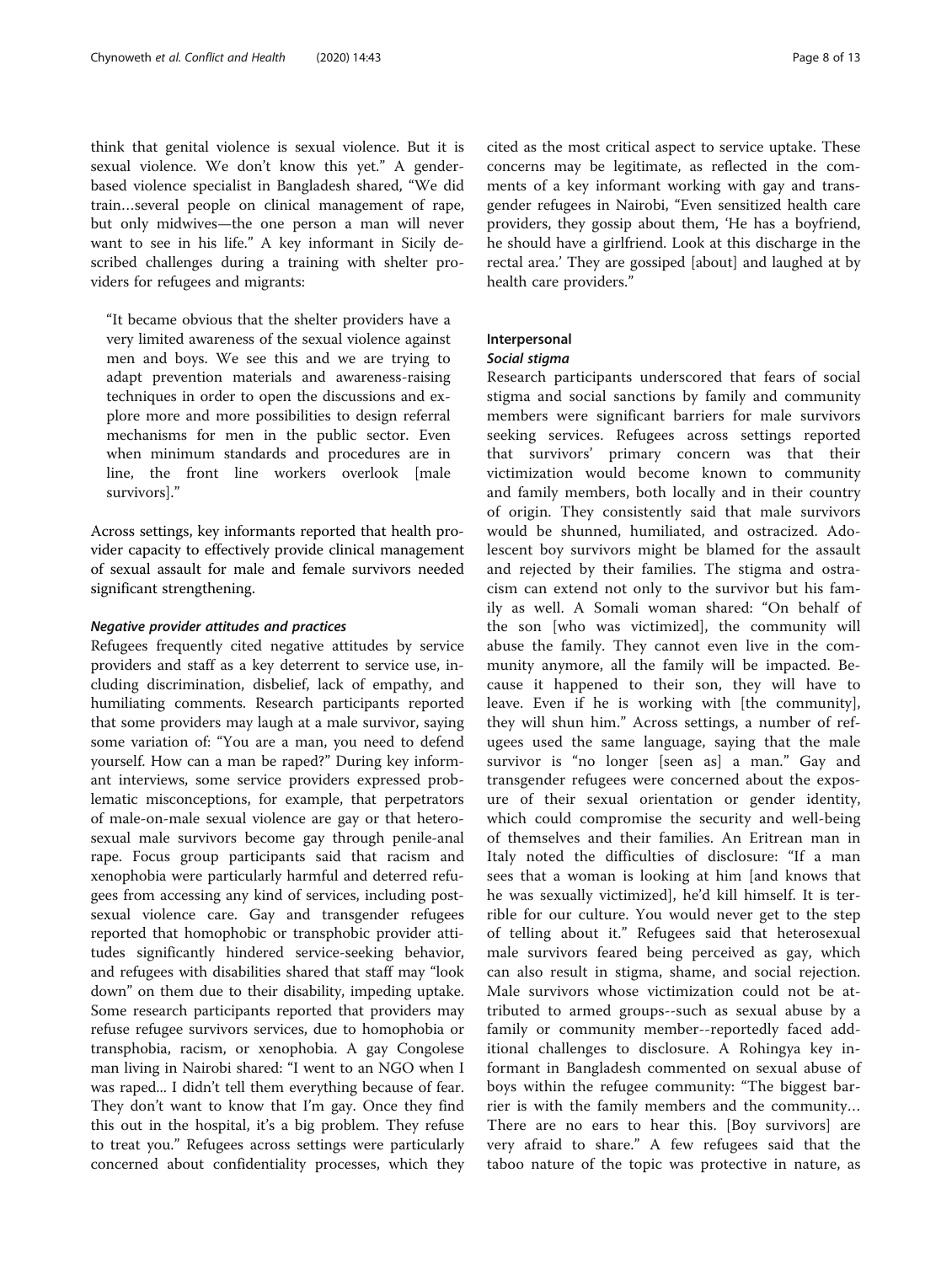not discussing sexual violence would allow the victim to avoid social repercussions. An older Somali man explained: "There are a lot of men who are victims of abuse, but it is not easy to talk about it in the community. No one is sharing it, so the dignity of that person is preserved."

# Individual

# Limited knowledge

Focus group participants (male and female) were largely unaware of the benefits of seeking care, and many did not know that medicine such as post-exposure prophylaxis to minimize HIV transmission existed. One health facility in Nairobi estimated that, due to delays in seeking care, 60% of male survivors who sought services at their clinic were ineligible for post-exposure prophylaxis, which must be taken within 72 h post assault. Some refugees expressed skepticism that services would be helpful or that recovery was possible. Service providers reported that male survivors were often unaware that their mental distress was linked to sexual victimization, and a number of survivors were unaware that other men and boys had been victimized as well. Further, many male survivors reportedly did not realize that the violence they had experienced constituted sexual violence, which may be understood as penile-anal rape only or perpetrated against women and girls alone. Younger boys may not comprehend what constitutes sexual abuse, including appropriate and inappropriate touch, as reflected in the comments by a key informant in Cox's Bazar: "There are many children and youths and younger children [who have been sexually abused]. They think, 'What has happened to me? I don't know what to do.' They have no knowledge about this [sexual abuse]. That's why they can't share." A health provider working with refugees and migrants who had travelled through Libya commented:

"Electroshock to the genitals is something that they do a lot in Libya. Men don't know that this is sexual violence because they are being tortured so much in different ways. They don't know that it's sexual violence until we give the [awarenessraising] speech. … Most [male refugees and migrants] have no idea about the medical consequences of sexual violence. They lack of knowledge of male sexual violence--people don't know that we can prevent or treat [the medical impacts]."

The same health provider reported that, as a result of awareness-raising among men and boys on a search and rescue ship in the Mediterranean about the benefits of seeking post-sexual violence medical care, the proportion of survivors accessing medical care who were male increased from 3% in 2017 to 33% in 2018.

# Self-stigma

Another barrier identified on the individual level was self-stigma, which refers to the internalization of negative public attitudes and beliefs [[24\]](#page-12-0). Research participants underscored that shame and self-blame, often resulting from religious taboos and social constructions of heterosexuality and masculinity, impeded service use. Male survivors sometimes blamed themselves for the assault, particularly those subjected to forced witnessing of sexual violence against women and girls. A Rohingya key informant said: "This is a very horrible moment for us. Men are very angry, very angry. They always say, 'We are not able to save our girls. And this is our fault.' They always blame themselves." A mental health provider in Italy discussed the impacts of rape by guards of a Libyan detention center on a young refugee man:

"He started to think about guilt, sin, and shame. His family was strict Muslim and he couldn't share it with them. He felt like there is something wrong about him, something in him, that attracted the guard. Another thought is that because he didn't obey his father and this [rape] was the punishment. He thinks, 'So maybe if I had done what my father wanted me to do, this wouldn't [have] happen[ed].'"

Mental health service providers reported that sexual victimization can cause identity-related confusion among heterosexual, cisgender male survivors, who may believe that rape "turned them gay" or that they are "no longer a man." Some persons with diverse SOGIESC reportedly blamed themselves for the assault, which they perceived as deserved punishment for transgressing sexual and gender norms.

# Low formal help-seeking behaviors

Although not mentioned by research participants, document review revealed that many refugee populations have low formal help-seeking behaviors [[25\]](#page-12-0), including communities who participated in this study such as Somalis [\[26](#page-12-0)] and Rohingya [\[27](#page-12-0)]. Refugees may prefer to seek help from traditional healers, religious leaders, elders, or community members, particularly for mental health related issues [[26,](#page-12-0) [28\]](#page-12-0). Mental health service utilization may be particularly challenging to promote as psychological problems remain stigmatized among many refugee communities who, in addition, may not be familiar with western therapeutic models [[29\]](#page-12-0). In focus groups, refugees expressed skepticism and apprehension of service providers generally, including concerns about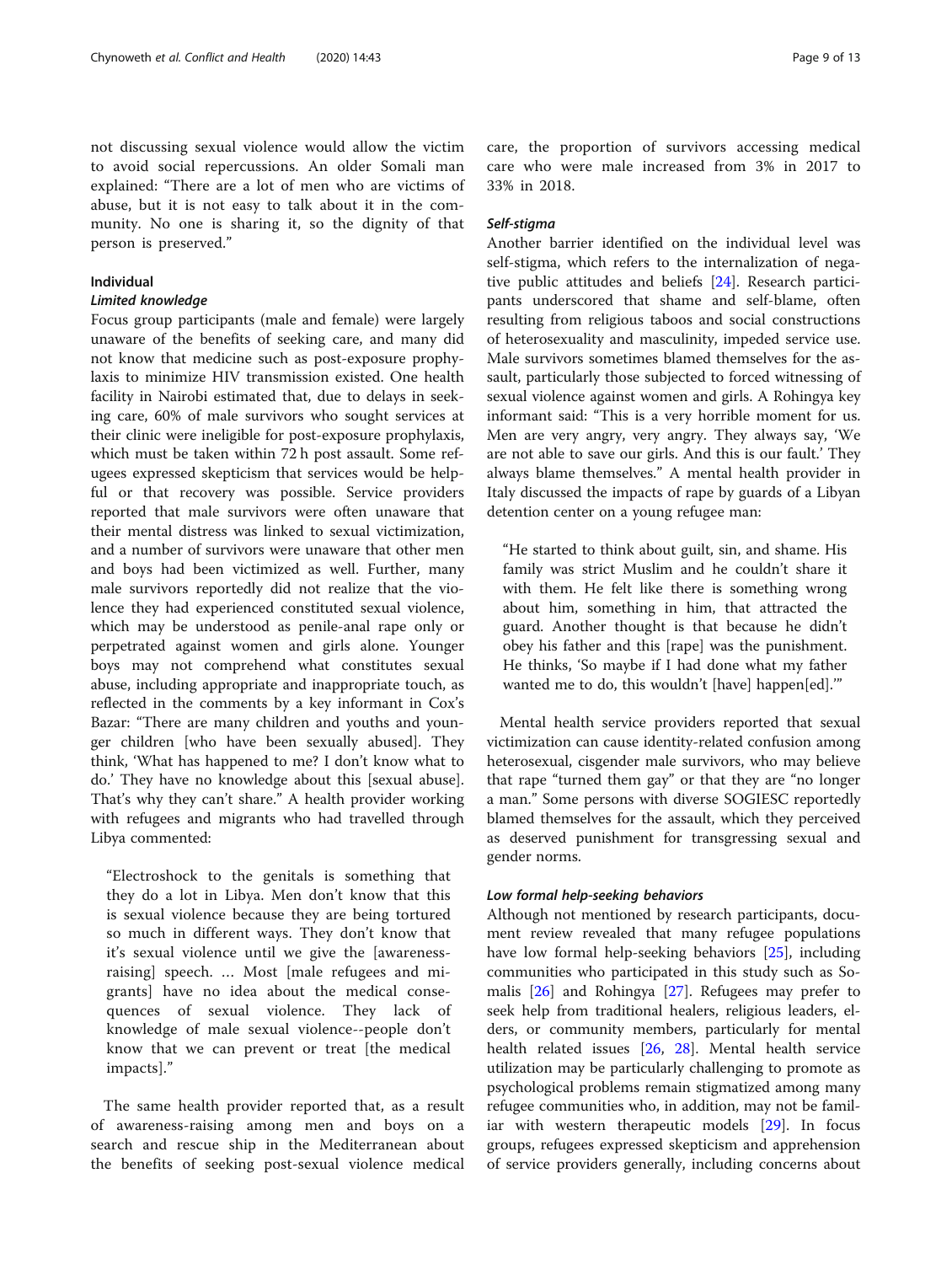racism and xenophobia. Wariness of service providers has been documented among refugee populations in other settings [\[30](#page-12-0), [31](#page-12-0)] as has mistrust of others by communities who have suffered human rights violations such as widespread sexual violence [\[32\]](#page-12-0).

# Additional barriers

Additional impediments to service utilization were identified in some, but not all, settings. In Italy, communication barriers due to a dearth of cultural mediators and interpreters at service points was often cited as a deterrent to care for all refugees, not only sexual violence survivors. In Kenya, research participants cited financial constraints, including transportation costs, as a key obstacle to service uptake: although free care is available in public facilities, refugees reported that male survivors sometimes prefer private or distant facilities due to confidentiality concerns. Refugees in Kenya also said that fears of retaliation by abusers prevented male survivors from accessing care, and refugees with disabilities reported that limited mobility and a dearth of disabilityfriendly services hindered service usage broadly.

# **Discussion**

Using thematic analysis, we identified barriers to service utilization among male refugee survivors of sexual violence and layered them within the social ecological model. To our knowledge, this study is among the first to explore barriers to service uptake among male survivors in refugee settings and is the first to situate findings within a social ecological framework. The framework, which has long been employed to promote health and social service utilization among women, is useful to identify barriers operating in structural, interpersonal, individual, and other ways to influence a survivor's decision-making regarding care. The framework can help promote a more comprehensive, multi-faceted conceptualization of the barriers that male survivors face, transcending narrow understandings that focus solely on cultural norms or challenges with service provision. Efforts to systematically and sustainably encourage service uptake among male survivors must address the constellation of factors at all levels of the framework, and not simply replicate interventions designed for women and girls.

Many barriers mutually reinforce one another, operating symbiotically to impede service utilization. For example, limited knowledge among service providers of male sexual victimization contributed to the lack of development of entry points and referral processes for male survivors, including those with diverse SOGIESC. The criminalization of same sex sexual activity promotes discriminatory attitudes and practices towards persons

with diverse SOGIESC, including among service providers [[33\]](#page-12-0).

An important finding was that male survivors frequently did not conceptualize their experiences as sexual violence. Research from the US has found this recognition to be key to service use among heterosexual, gay, and bisexual male survivors [\[34](#page-12-0)]. This highlights the importance of awareness-raising and community engagement, with one health provider reporting having observed a direct link between systematic awarenessraising about male sexual victimization and confidential service availability with increased service uptake among male survivors.

Young boys and adolescent boys are particularly vulnerable to sexual violence, abuse, and exploitation in displaced settings [[35\]](#page-12-0). The findings from our study suggest that boys, particularly adolescent boys, in contrast to adult men, face specific or greater barriers to service uptake at different levels of the social ecological framework. They may have less knowledge and understanding of what constitutes abuse, and they may be less aware of available services. Adolescent boys who disclose sexual violence may be blamed for the assault; other research has found that they may be perceived as the perpetrator rather than victim [\[35\]](#page-12-0). Boys are frequently abused by someone they know [\[35](#page-12-0)], which may be more difficult to disclose than sexual violence by armed groups--a pattern which has been found on research on sexual violence against girls [\[36](#page-12-0), [37](#page-12-0)]. Boys with disabilities are at greater risk of sexual abuse and less likely to disclose abuse than their non-disabled counterparts [\[38](#page-12-0)]. Other research has found that even when boys (and girls) do disclose, service utilization is very low, also due to multiple factors including stigma, fear of repercussions, and lack of information [[39\]](#page-12-0), which aligns with our findings.

Persons with diverse SOGIESC are also at heightened risk of sexual violence in conflict and displacement [[40,](#page-12-0) [41\]](#page-12-0) yet the results reveal that they encounter some specific barriers to service usage in contrast to their cisgender, heterosexual counterparts. At the public policy level, the criminalization of same-sex sexual relations is a clear impediment to accessing any sort of services, not only post-sexual violence care. While staff capacity was low for male and female survivors, providers were particularly untrained and unsensitized to care for survivors with diverse SOGIESC. Homophobic and transphobic attitudes and discrimination, and fears thereof, strongly deterred survivors; research in other settings has found that survivors who are male and have diverse SOGIESC are less likely than cisgender, heterosexual survivors to seek care [\[34](#page-12-0)] or encounter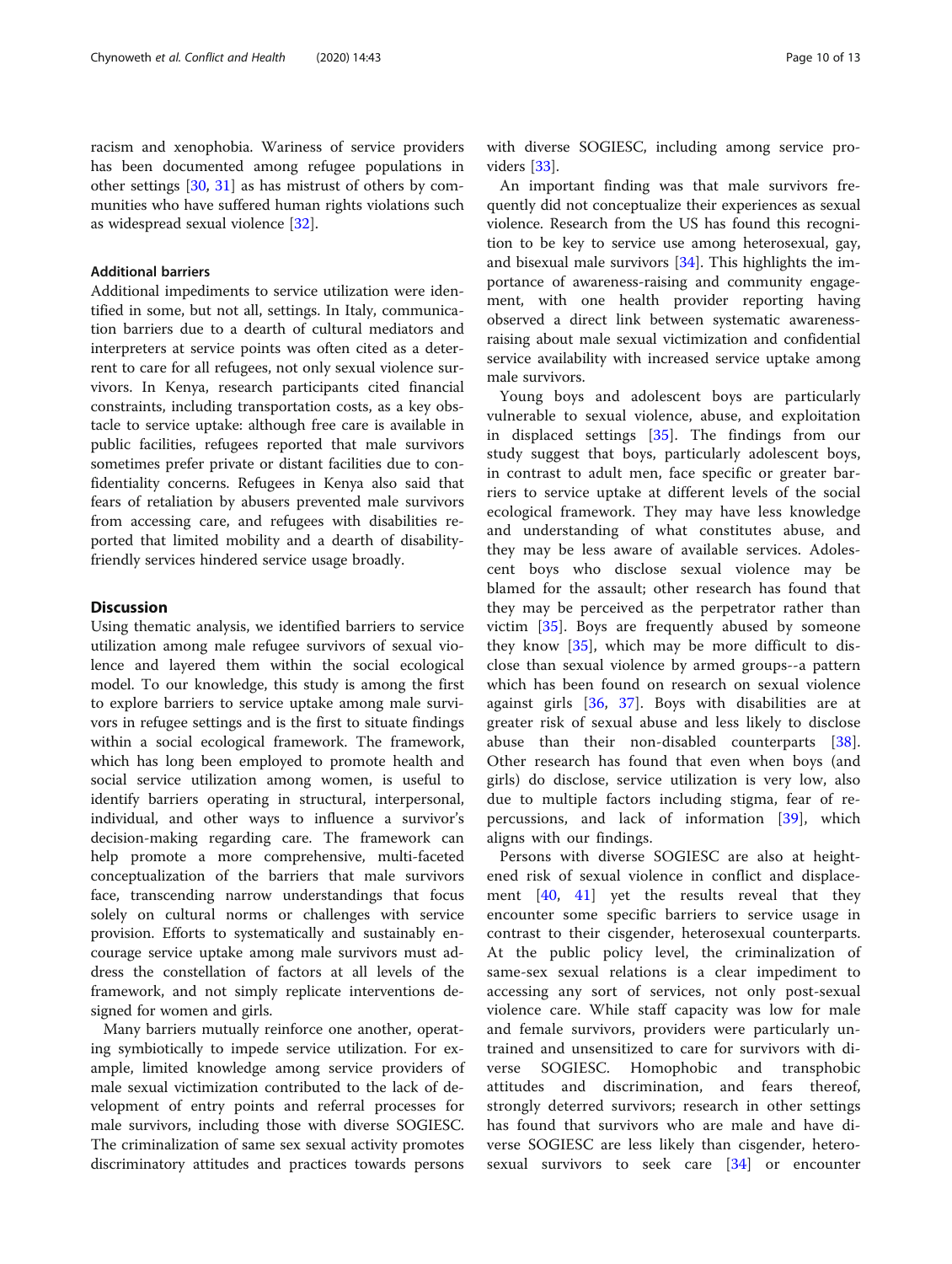violence when trying [\[42](#page-12-0)]. Without integration into referral systems and targeted awareness-raising to these communities, survivors with diverse SOGIESC will fail to get the care they need and have a right to. This neglect is systemic in the humanitarian system: none of the largest Humanitarian Response Plans in 2018 addressed persons with diverse SOGIESC [[43\]](#page-12-0).

It is critical to recognize that many of the identified barriers apply to female survivors as well, such as restricted access to legal protection, limited provider capacity, and negative provider attitudes. Women and girls may face additional or unique barriers to reporting, such as practices that force female survivors to marry their rapists and child-care responsibilities that prevent women from seeking care [[10](#page-11-0)]. Indeed, the failure to provide accessible services to male survivors may compromise female survivors' ability to access care, as reflected in the example of the lack of entry points spurring men and boys to approach women-friendly spaces, which can dissuade women and girls from accessing these services.

Although this study spotlights the specific barriers facing male survivors, comprehensive efforts should be undertaken to address barriers and promote post-sexual violence service utilization among each and every survivor, including adult women and men, children and adolescents, the elderly, gay and bisexual men, lesbian and bisexual women, trans men and trans women, and persons who do not conform to the gender binary. Efforts addressing negative provider attitudes and practices, for example, should be inclusive and address a range of myths and misconceptions, such as the myth that female survivors "attract" an assault through "provocative" dress and male victims who experienced an erection during rape—a common physiological response—must have "enjoyed" it. A survivor -centered approach based on the gender-based violence guiding principles of safety, respect, confidentiality, and non-discrimination should underpin efforts to develop good quality care for survivors of all genders.

The specific barriers identified largely align with other studies that included documentation of barriers to service accessibility among male survivors in refugee settings [\[13](#page-11-0), [44\]](#page-12-0). Additional barriers emerged in other refugee settings, such as limited hours of operation that prohibited refugees who worked from accessing care  $[13]$  $[13]$ , insecurity  $[44]$  $[44]$ , the public nature of pursuing legal redress [[13\]](#page-11-0), and national laws stipulating the mandatory reporting of public officials [[13\]](#page-11-0). More research on the specific service utilization barriers facing men, adolescents, and boy survivors, including those with physical, psychological, and intellectual disabilities, is warranted in other settings of forced displacement as well as a disaggregated approach to the specific barriers of persons with diverse SOGIESC, including gay men, trans women, trans men, lesbians, nonbinary persons, and intersex persons. Impediments experienced by persons with multiple intersecting vulnerabilities, such gay men or boys with disabilities, merits further research as well.

# Limitations

This study faced limitations. We were not able to meet the requirements of some best practices in qualitative research, such as the use of multiple independent coders, due to time and resource constraints. However, where possible, we undertook additional measures to enhance the quality of data collection and analysis, such as the establishment of global and national advisory committees, sharing the draft findings with all 148 key informants as well as external experts for review and feedback, and longterm follow-up with key informants to clarify ambiguities and verify findings. Sexual violence against men and boys is a complex and sensitive issue for all study populations and, at times, the issue was difficult to discuss with refugee focus group participants; we underscored informed consent and emphasized participants' right to skip questions or leave, without repercussions. Translation error is a possibility, particularly in Bangladesh, as Rohingya interpreters with training in gender-based violence were rare and refugee focus group discussions were held in Chittagonian, a similar but not identical language to the Rohingya language. Given the taboo nature of the subject and the potential for harm resulting from confidentiality breaches or insensitivity, we decided to prioritize engaging Chittagonian-speaking interpreters with expertise in gender-based violence rather than Rohingya-speaking interpreters. The composition of the data collection teams may have directly or indirectly influenced focus group dynamics. The data collectors were Americans and Europeans and the interpreters were members of the refugee and/or host communities. The "outsider" status of the data collectors and the "insider" status of the refugee interpreters may have influenced refugee research participants to disclose or withhold information. We were unable to undertake focus group discussions with Rohingya with diverse SOGIESC in Bangladesh and trans men across all settings due to the inability to safely access these communities. To address this, we collected data on these groups through service providers. Note-taking error is also a possibility. Utilizing focus groups as a method may produce more socially accepted narratives, such as focusing on sexual violence perpetrated by armed groups as opposed to sexual abuse by family or community members, which may be more difficult to openly speak about [[36](#page-12-0)]; conducting individual interviews may have provided further opportunities for exploring sensitive issues in depth. However, in the context of researching sexual violence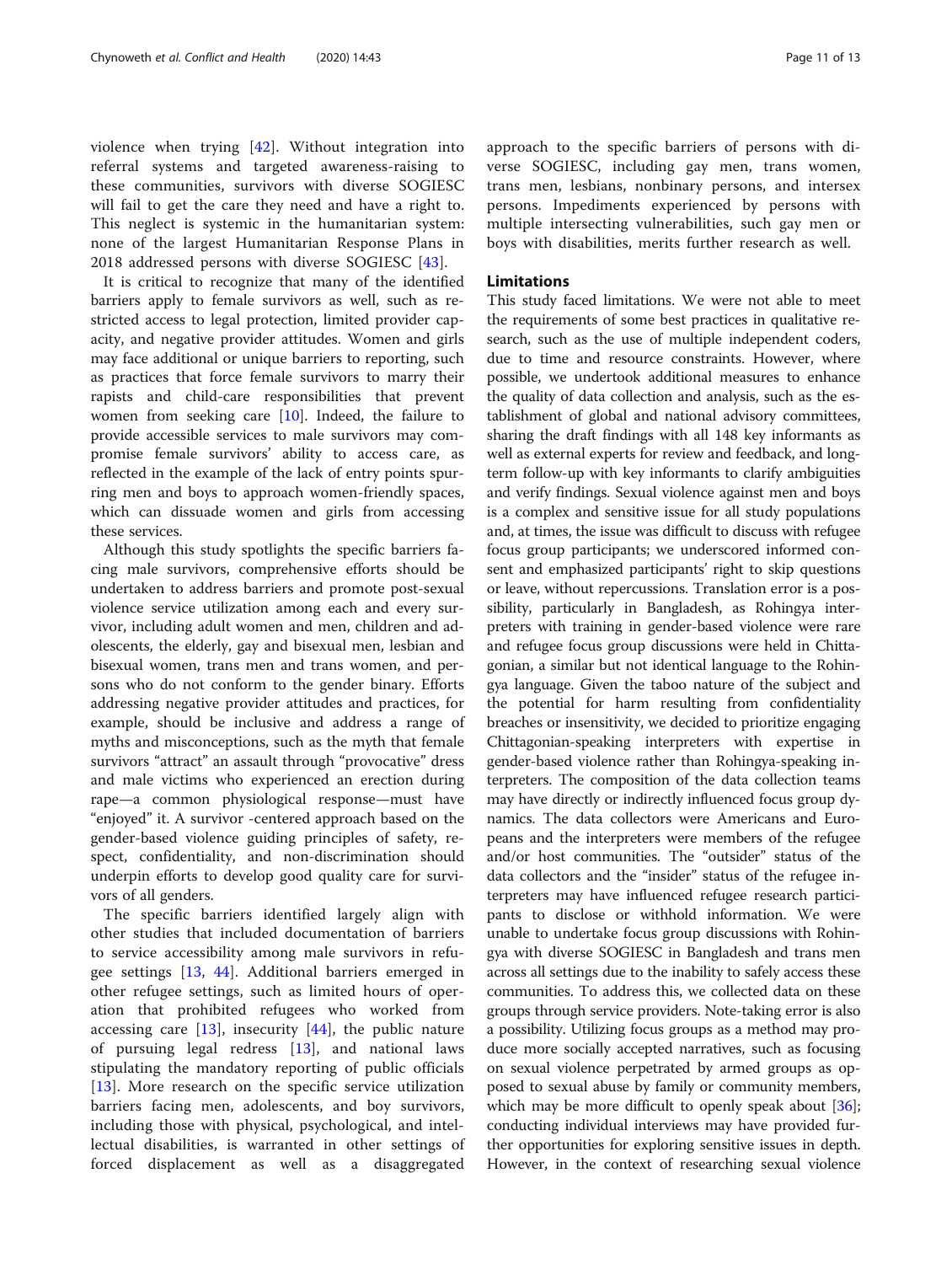<span id="page-11-0"></span>among conflict-affected communities, WHO recommends individual interviews as a last resort  $[14]$ , given the vulnerability of the participants and the potential for adverse impacts. The authors and the advisory group members deemed individual interviews with refugees ethically questionable for this study and found that focus groups were sufficient to achieve the research aims. Some biases may have been introduced by purposive sampling, and we may have overlooked some non-traditional actors providing services for male survivors. In Kenya, four focus groups with Somali refugees were held during the first day of Ramadan, during which discussion of negative topics are discouraged, which may have limited discussion of this sensitive topic.

# Conclusions

Multi-dimensional barriers impede service uptake among male survivors in refugee settings. Using a social ecological framework helped contextualize and better understand these barriers at the policy, organizational, community, interpersonal, and individual levels. This, in turn, can help inform holistic interventions to promote service utilization. Additional research on barriers to service uptake among male survivors, including those with diverse SOGIESC, living in settings of forced displacement is warranted.

### Abbreviations

DRC: The Democratic Republic of the Congo; HOYMAS: Health Options for Young Men on HIV/AIDS & STIs; MCT: Medici Contro la Tortura; MEDU: Medici per i Diritti Umani; MSF: Médecins Sans Frontières; NCCK: National Council of Churches Kenya; NGO: Nongovernmental organization; SaMiFo: Salute Migranti Forzati; SOGIESC: Sexual orientation, gender identity and expression, or sex characteristics; TAI: Technical Assistance Inc.; UNHCR: United Nations High Commissioner for Refugees

#### Acknowledgements

Special thanks to the research participants, interpreters, members of the Global Advisory Committee and National Reference Groups, UNHCR, UNICEF, the University of New South Wales, KEMRI, the Swedish Postcode Foundation, and the Oak Foundation for their support for this research. We also thank the two anonymous reviewers for their helpful feedback.

#### Authors' contributions

SKC conceptualized and designed the study, led the data collection, analysis, and interpretation, and wrote the manuscript. DB, SM, and AZ reviewed and contributed to the research design, provided technical and ethical inputs throughout the research process, and reviewed and contributed to the draft manuscript. DB and SM participated in in-country data collection. All authors read and approved the final manuscript.

#### Funding

This research was funded by the Swedish Postcode Foundation and the Oak Foundation. Donors had no role in study design, data collection and analysis, or drafting of this manuscript.

#### Availability of data and materials

The datasets generated during and/or analyzed during the present research are not publicly available to protect the anonymity of participants. Reports of the results from each study site can be obtained from: [https://www.](https://www.womensrefugeecommission.org/svproject) [womensrefugeecommission.org/svproject.](https://www.womensrefugeecommission.org/svproject)

# Ethics approval and consent to participate

The University of New South Wales (HC180126) granted ethics approval for this study in May 2018 and the Kenya Medical Research Institute granted ethics approval for the Kenya study site in April 2019. Verbal informed consent was obtained from all adult research participants. Among adolescent research participants (aged 15–17), verbal assent was obtained as well as verbal consent from parents or guardians.

#### Consent for publication

Not applicable.

#### Competing interests

The authors declare that they have no competing interests.

#### Author details

<sup>1</sup>Women's Refugee Commission, 15 West 37th St, New York, NY 10018, USA.<br><sup>2</sup>Hoalth, Pichts and Dovelopment (HEARD@UNSMA, School of Social Science <sup>2</sup>Health, Rights and Development (HEARD@UNSW), School of Social Sciences, Faculty of Arts and Social Sciences, The University of New South Wales, Sydney, NSW 2052, Australia. <sup>3</sup>Gender Associations, c/o Ufer Berlin, Paul-Lincke-Ufer 41, 10999 Berlin, Germany.

#### Received: 13 February 2020 Accepted: 15 June 2020 Published online: 08 July 2020

#### References

- 1. World Health Organization. Guidelines for medico-legal care for victims of sexual violence. 2003. [https://apps.who.int/iris/bitstream/handle/10665/42](https://apps.who.int/iris/bitstream/handle/10665/42788/924154628X.pd?sequence=1) [788/924154628X.pd?sequence=1.](https://apps.who.int/iris/bitstream/handle/10665/42788/924154628X.pd?sequence=1) Accessed 25 Jan 2020.
- 2. Sumner SA, Mercy JA, Saul J, Motsa-Nzuza N, Kwesigabo G, Buluma R, Marcelin LH, Lina H, Shawa M, Moloney-Kitts M, Kilbane T. Prevalence of sexual violence against children and use of social services—seven countries, 2007–2013. MMWR Morb Mortal Wkly Rep. 2015;64(21):565.
- 3. Whitmill J, Blanton C, Doraiswamy S, Cornier N, Schilperood M, Spiegel P, Tomczyk B. Retrospective analysis of reproductive health indicators in the United Nations high commissioner for refugees post-emergency camps 2007–2013. Conf Health. 2016;10(1):3.
- 4. Darnell D, Peterson R, Berliner L, Stewart T, Russo J, Whiteside L, Zatzick D. Factors associated with follow-up attendance among rape victims seen in acute medical care. Psychiatry. 2015;78(1):89–101.
- 5. Chynoweth SK. Advancing reproductive health on the humanitarian agenda: the 2012-2014 global review. Conf Health. 2015;9:I1.
- 6. Reis C, Ratnayake R. Taking stock of reproductive health in humanitarian settings: 2012–2014 Inter-agency Working Group on Reproductive Health in Crises' global review. Conf Health. 2015;9(Suppl 1).
- 7. International Rescue Committee, Voice. Where is the money? How the humanitarian system is failing in its commitments to end violence against women and girls. 2019. [https://voiceamplified.org/wheres-the-money.](https://voiceamplified.org/wheres-the-money/) Accessed 13 Jan 2020.
- 8. Casey SE, Chynoweth SK, Cornier N, Gallagher MC, Wheeler EE. Progress and gaps in reproductive health services in three humanitarian settings: mixed methods case studies. Conf Health. 2015;9(1):S3.
- 9. Reis C. Clinical management of rape in conflict: exploring the persistence of sub-standard humanitarian responses [dissertation]. Sydney: University of New South Wales; 2018.
- 10. Wirtz AL, Glass N, Pham K, Aberra A, Rubenstein LS, Singh S, Vu A. Development of a screening tool to identify female survivors of genderbased violence in a humanitarian setting: qualitative evidence from research among refugees in Ethiopia. Conf Health. 2013;7(1):13.
- 11. Sallis JF, Owen N, Fisher E. Ecological models of health behavior. In: Glanz K, Rimer BK, Viswanath K, editors. Health behavior and health education. 4th ed. San Francisco: Jossey-Bass; 2008. p. 465–86.
- 12. Golden SD, Earp JA. Social ecological approaches to individuals and their contexts: twenty years of health education & behavior health promotion interventions. Health Educ Behav. 2012;39(3):364–72.
- 13. Chynoweth SK. "We keep it in our heart": sexual violence against men and boys in the Syria crisis: UNHCR; 2017. [https://www.refworld.org/docid/5a12](https://www.refworld.org/docid/5a128e814.html) [8e814.html](https://www.refworld.org/docid/5a128e814.html). Accessed 13 Jan 2020.
- 14. World Health Organization. Ethical and safety recommendations for researching, documenting and monitoring sexual violence in emergencies. Geneva: WHO; 2007.